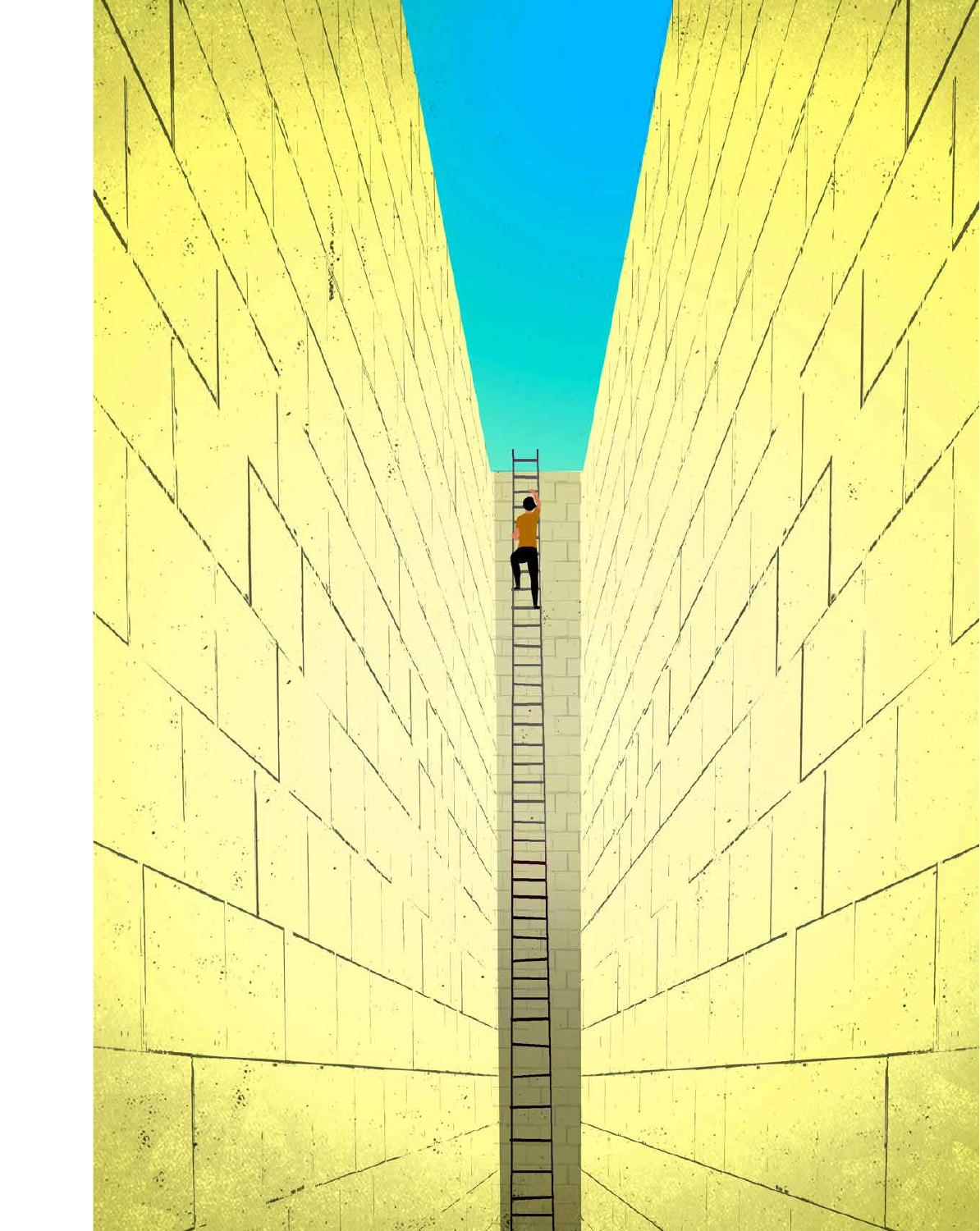# OVERCOMING PANDEMIC PANDEMIC PANDEMIC P **NANXIET** HCH **PANDEMIC JARCOMMING**

The COVID-19 pandemic spotlighted the need for good mental health support during the crisis and beyond, and meeting that challenge has expanded options and perspectives on quality care. By Mark Kramer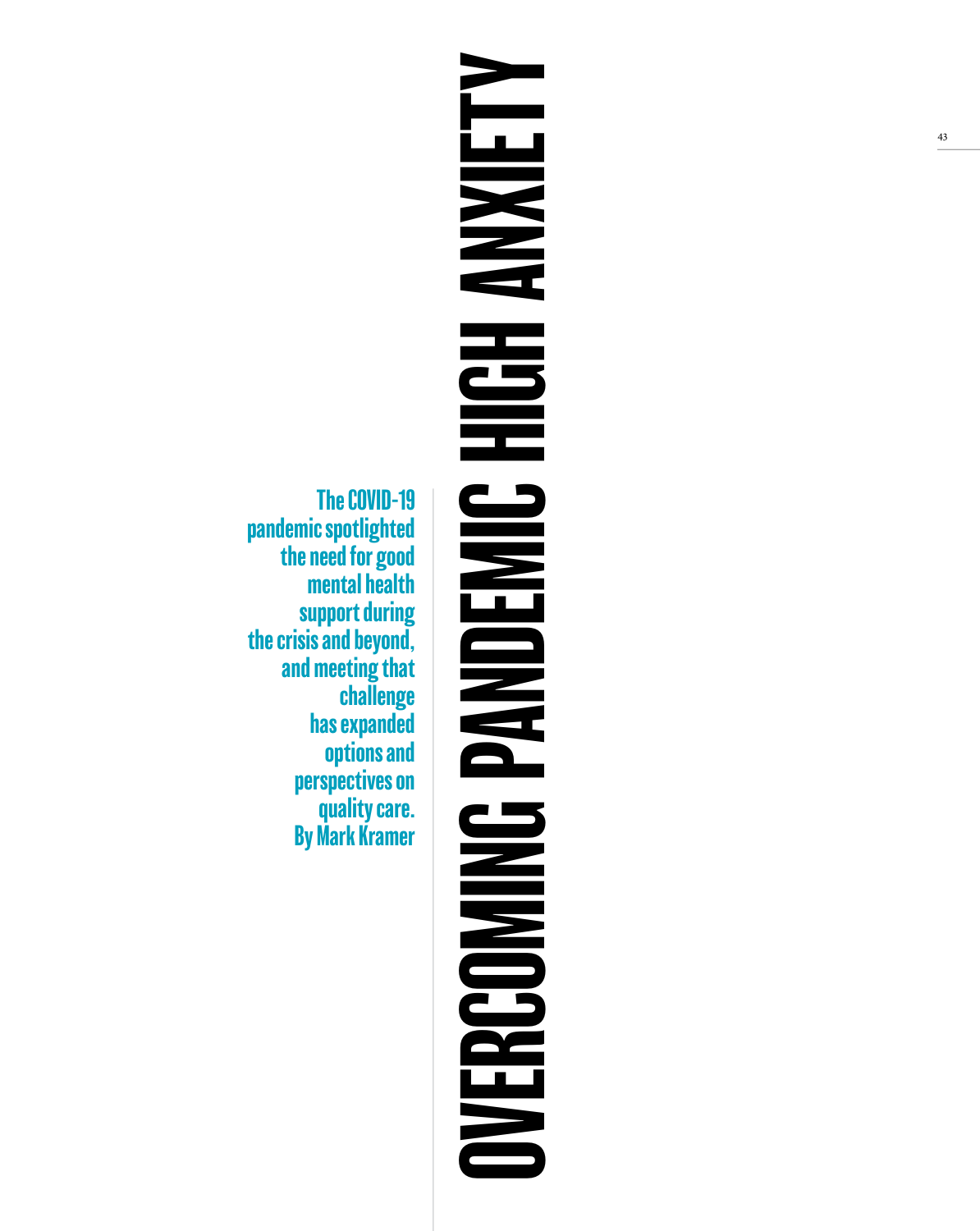

### Before the COVID-19

pandemic, Deana Ekas had never counseled her teen and young adult clients through a computer screen.

But in spring 2020, Ms. Ekas, director of behavioral health services for the Division of Adolescent and Young Adult Medicine at UPMC Children's Hospital of Pittsburgh, and her team of counselors found themselves doing just that. They had to quickly shift all services from in-person, office-based interactions to telehealth. "It was more difficult to assess kids on a screen," she said. "Behavioral health is very nuanced. We're looking at body language. We're looking at eye contact. There's a lot that goes into a behavioral health assessment other than just asking questions."

Her clients expressed burnout from excessive screen time and anxiety around their families' increased needs. But also, many began meeting with her more frequently than before the pandemic. In fact, in more than 30 years of clinical work, Ms. Ekas had never seen such demand in her field and increased wait times to receive services. Meanwhile, she and her colleagues could no longer drop into one another's offices to consult about clients.

"Therapists were going through the whole trauma of the pandemic while everybody else was, too," she said.

Still, she and her coworkers adapted by consulting one another every day over Microsoft Teams videoconferencing during a group lunchtime. Their clients adapted as well. Some found counseling sessions conducted from their own bedrooms to be more comfortable than the anxiety of coming into a waiting room and office and more convenient for their parents.

Two years later, Ms. Ekas is again meeting clients in person, though about half her caseload remains online. She's able to follow more clients into their college years due to remote meetings, and demand remains high.

According to the National Alliance on Mental Illness, 1 in 5 Americans were affected by mental health problems in 2020. The Kaiser Family Foundation found that the number of adults reporting anxiety or depression quadrupled over the last two years. The Centers for Disease Control and Prevention reported a 28 percent rise in overdoses during the first year of the pandemic.

The COVID-19 pandemic has clearly exacerbated mental health problems across the country, and in turn affected individuals' "behavioral health" — those behaviors that impact someone's health, including their physical and mental well-being.

Behavioral health programs in southwestern Pennsylvania have experienced these trends firsthand. According to Dr. Noreen Fredrick, vice president of ambulatory and community behavioral health services at UPMC Western Psychiatric Hospital, her programs saw a 25 percent increase in the number of outpatients they served from 2019 to 2021 and a 10 percent rise in calls for child behavioral health services between January 2021 and January 2022. Also, during the first two years of the pandemic in general, more calls were made to UMPC's PsychCare+ hotline and wait times increased as clients sought services at higher rates than they were available.

In response to these pandemic-related issues, agencies and organizations in the Pittsburgh region have pivoted their programs, often innovating in ways that are transforming approaches to addressing mental and behavioral health challenges faced by individuals of all ages and backgrounds while reinforcing the importance of meeting practical human needs.

Dr. Fredrick said the silver lining is that the pandemic has "shined a light on how people are now taking care of their mental health, making it a priority, making it a part of their normal routine of care."

### **Telehealth for mental health**

ike other sectors, behavioral health providers and clients turned to digital formats such as FaceTime and Zoom during the pandemic. While telehealth was already a growing form of care, the U.S. Department of ike other sectors, behavioral health providers and clients turned to digital formats such as FaceTime and Zoom during the pandemic. While telehealth was already a Health and Human Services found a 32-fold increase in telehealth behavioral health care from 2019 to 2020.

Denise Macerelli is deputy director for the Office of Behavioral Health in the Allegheny County Department of Human Services (DHS). She said many clients found telehealth services to be beneficial. Providers have seen a drop in no-show rates, and many families and adolescents have preferred remote therapy. Other providers found that telehealth enables people with autism or intellectual disabilities to receive care without disrupting their routines. This also allows providers a better window into clients' daily circumstances.

Still, telehealth isn't a fit for everyone or every circumstance. "If you're in crisis, it turns out trying to install some new app on your phone that's HIPAA compliant — that's not a really great crisis intervention tool," said Dr. Jack Rozel, medical director for resolve Crisis Services, referring to the Health Insurance Portability and Accountability Act of 1996, the federal law that restricts the release of medical information. "When people are in crisis, having someone there in person really makes a world of difference."

To access telehealth services, a reliable device and internet connection are needed.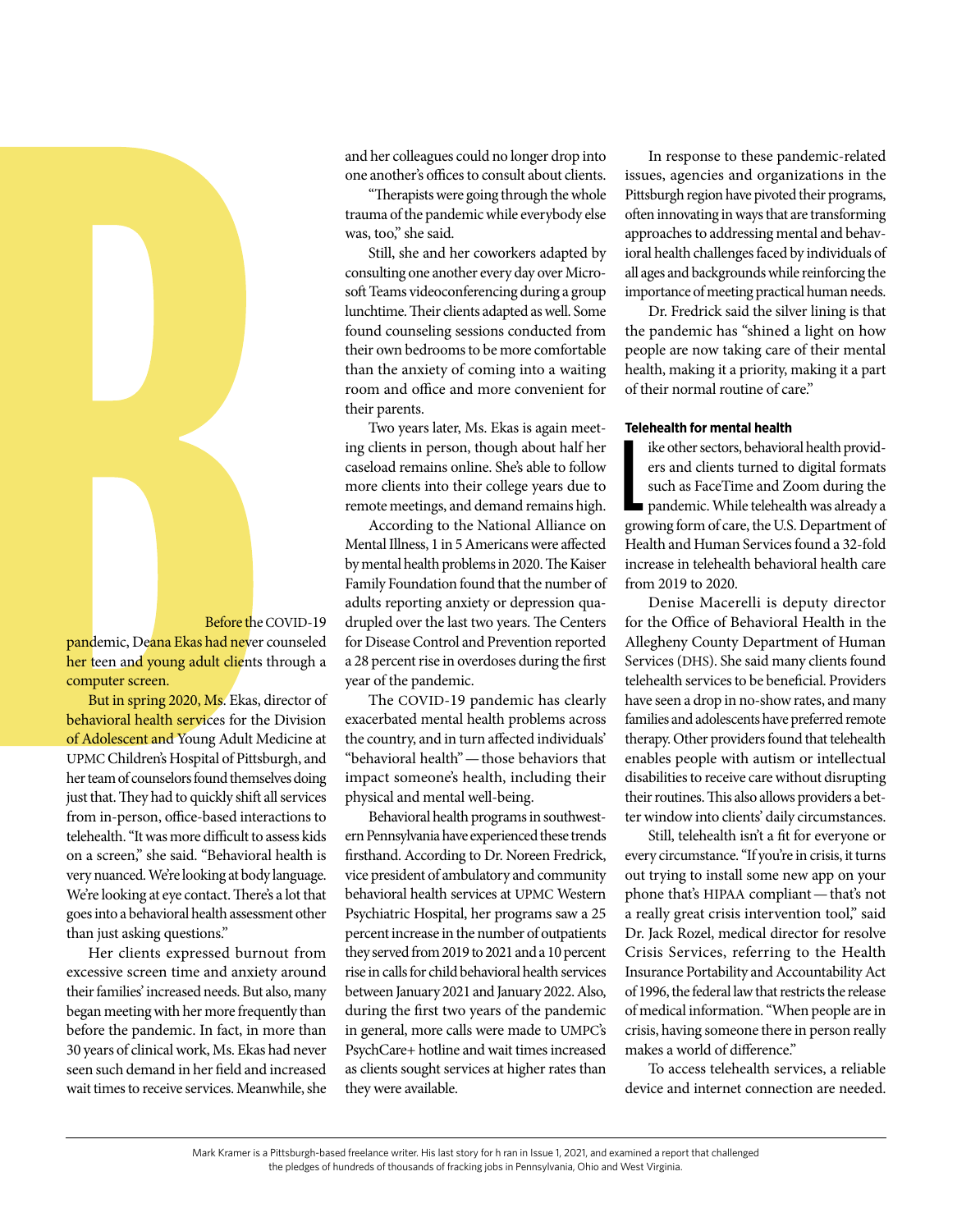Most people who are stressed and distressed and really experiencing sleep disturbances and anxiety and so forth do not necessarily have psychiatric disorders. And the solutions are not necessarily more therapy."

**Dr. Elizabeth Miller**, medical director of community and population health for the University of Pittsburgh's School of Medicine and director of the Division of Adolescent and Young Adult Medicine at UPMC Children's Hospital of Pittsburgh



Heading into the pandemic, almost 1 in 5 Allegheny County households lacked at-home internet. Beyond the Laptops is a campaign that was created by community development nonprofit Neighborhood Allies and Pittsburgh Public Schools to address disparities in digital access and has been supported by The Heinz Endowments and other foundations, corporations and organizations. According to campaign officials, 13 percent of households in Pittsburgh do not have computers. Meanwhile, in some households many users must share devices.

Dr. Elizabeth Miller, medical director of community and population health for University of Pittsburgh's School of Medicine and director of the Division of Adolescent and Young Adult Medicine at UPMC Children's Hospital of Pittsburgh, recalled speaking with one elderly resident by phone because he didn't have access to the internet. He told her, "Doc, I feel like I just won the lottery. I thought you all would just forget about me."

Dr. Miller told him they were registering him for COVID vaccinations, which she viewed as a form of mental health care because vaccinations can help people regain a sense of normalcy in their daily lives.

Various programs have scrambled to close the digital divide by providing laptops, smartphones and Wi-Fi connections. For example, by the end of last year, Beyond the Laptops had helped to connect 1,000 people to free internet and distributed 1,900 refurbished and new laptops to Pittsburgh Public Schools students and other community members, and then worked with local broadband providers to give households an internet connection. Various programs have scrambled to close<br>the digital divide by providing laptops, smart-<br>phones and Wi-Fi connections. For example,<br>by the end of last year, Beyond the Laptops<br>had helped to connect 1,000 people to free<br>in

Ms. Macerelli said DHS programs provided clients with similar digital supports, while adding that "the needs of some of our providers were no different than the needs of the families." And according to other DHS officials, last summer the agency fulfilled \$3.38 million in provider requests for devices and internet connections.

### **Helping children feel secure**

aul Siefken, president of Fred Rogers<br>Productions, said that children need a<br>sense of normalcy to develop emotion-<br>ally and socially. During the pandemic,<br>his organization, which produces children's aul Siefken, president of Fred Rogers Productions, said that children need a sense of normalcy to develop emotionally and socially. During the pandemic, television content for more than 200 U.S. television markets, spotlighted episodes that were relevant to pandemic circumstances or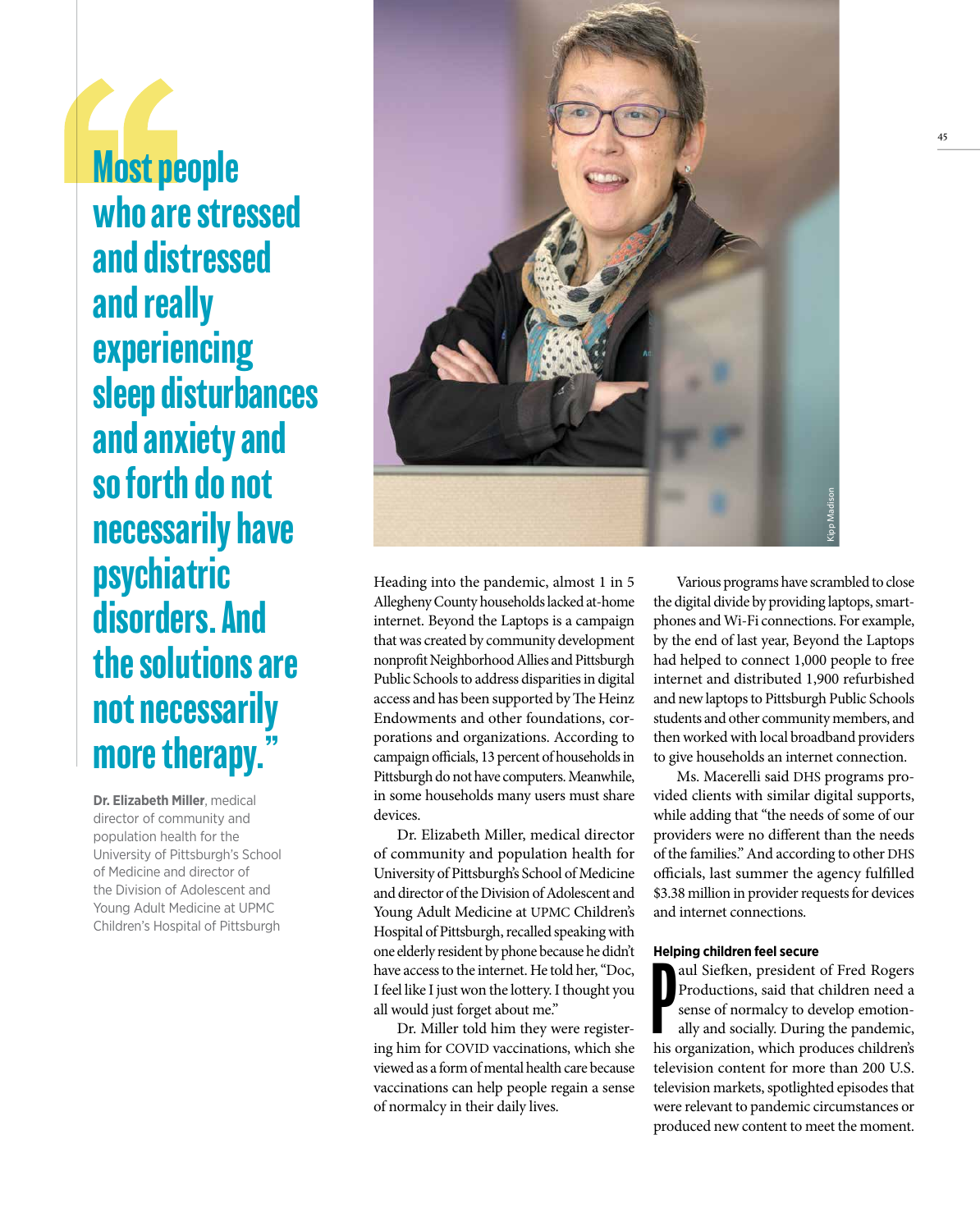

For instance, "Daniel Tiger's Neighborhood" addressed the need to stay home to help keep neighborhoods healthy and safe, though the show didn't explicitly mention COVID-19. The company also made downloadable versions of content that could be used offline and worked with PBS KIDS to create games compatible with older computers and operating systems so that they are more accessible for everyone.

"Our content became really a lifeline for families who relied on quality educational media available to them for free through PBS and broadcast and streaming video," Mr. Siefken said. According to Nielsen, more than 96 percent of households have some form of television access, whether through over-the-air antenna, satellite or broadband internet.

Mr. Siefken added that Fred Rogers Productions also has provided emotional and social support to children by organizing local collection drives where children could donate food, toys, clothes or school supplies at local television stations, thereby "introducing

children to the idea that they can participate in their community, they can help other people … and feel empathy for other people."

**Economic and social strains on mental health**

any behavioral health services providers<br>said the pandemic highlighted how<br>basic economic and social needs and<br>stressors, such as food or housing<br>insecurity or the loss of a job, deeply affect any behavioral health services providers said the pandemic highlighted how basic economic and social needs and stressors, such as food or housing peoples' mental health. The pandemic also has underlined the disparate ways in which people experience these problems.

A January 2022 survey by the United Way of Southwestern Pennsylvania found that anxiety levels were highest among lowincome households and most pronounced among younger age groups. Black parents and caregivers responding to a Healthy Start survey said their top concerns were financial obligations and isolation.

"Most people who are stressed and distressed and really experiencing sleep disturbances and anxiety and so forth do not necessarily have psychiatric disorders," Dr. Miller said. "And the solutions are not necessarily more therapy."

# KIDS AND **MENTAL WELLNESS**

"Daniel Tiger's Neighborhood: Won't You Sing Along with Me?" was a special music-filled video created by Fred Rogers Productions to help address some of the challenges children and their families experienced during the COVID-19 pandemic. The story shows how Mom and Dad Tiger used songs to reassure and encourage Daniel Tiger when he found out he can't gather with his neighbors at the Neighborhood Carnival.